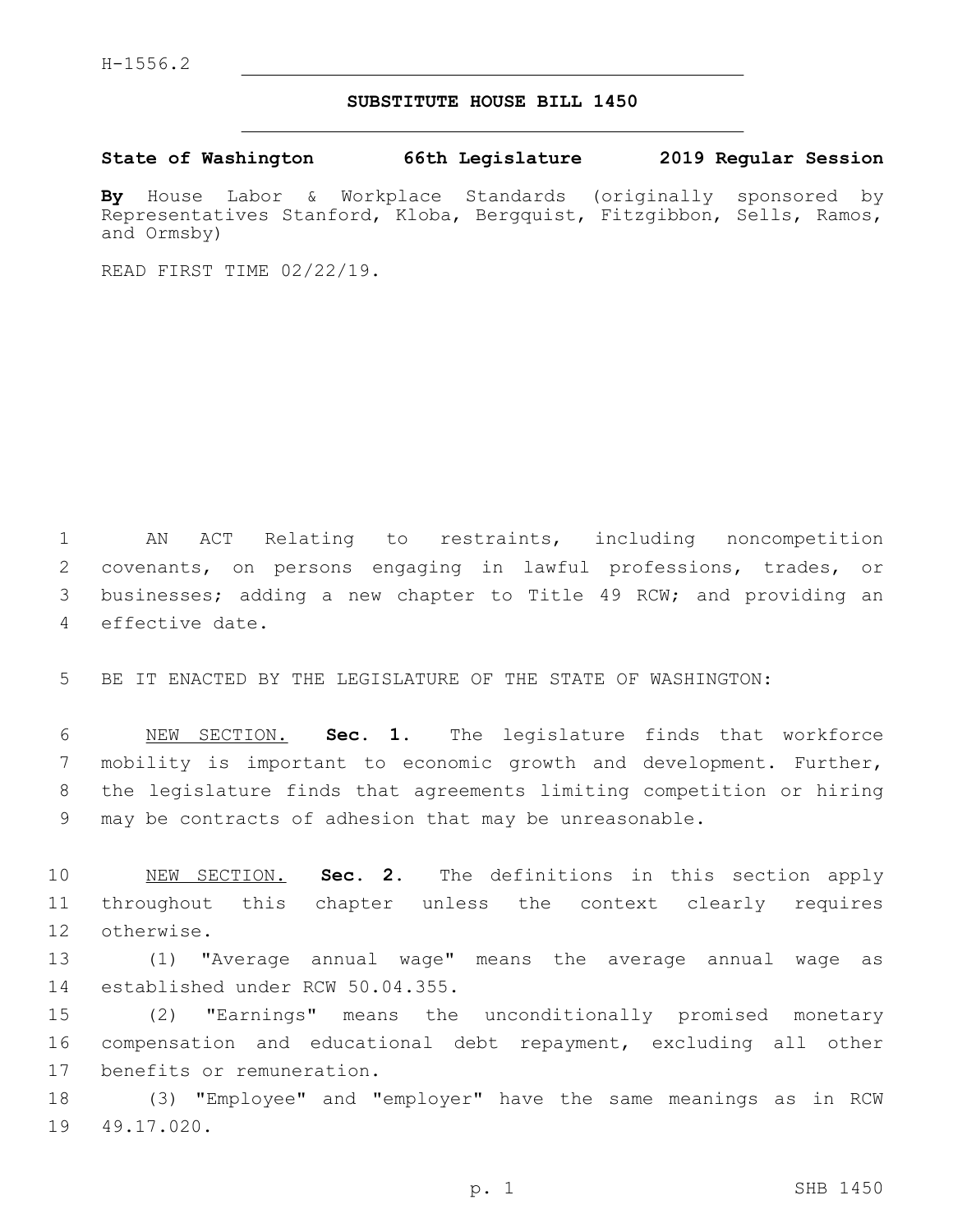(4) "Franchisor" and "franchisee" have the same meanings as in 2 RCW 19.100.010.

 (5) "Noncompetition covenant" includes every written or oral covenant, agreement, or contract by which an employee or independent contractor is prohibited or restrained from engaging in a lawful profession, trade, or business of any kind. A "noncompetition covenant" does not include: (a) A nonsolicitation agreement; (b) a confidentiality agreement; (c) a covenant prohibiting use or disclosure of trade secrets or inventions; (d) a covenant entered into by a person selling the goodwill of a business or otherwise disposing of an ownership interest; or (e) a covenant entered into by a franchisee when the franchise sale complies with RCW 19.100.020(1).

 (6) "Nonsolicitation agreement" means an agreement between an employer and employee that prohibits solicitation by an employee, upon termination of employment: (a) Of any employee of the employer to leave the employer; or (b) of any customer of the employer to cease or reduce the extent to which it is doing business with the 18 employer.

 (7) "Party seeking enforcement" means the named plaintiff or claimant in a proceeding to enforce a noncompetition covenant or the 21 defendant in an action for declaratory relief.

 NEW SECTION. **Sec. 3.** (1) A noncompetition covenant is void and unenforceable against an employee:

 (a)(i) Unless the employer discloses the terms of the covenant in writing to the prospective employee no later than the time of the acceptance of the offer of employment and, if the agreement becomes enforceable only at a later date due to changes in the employee's compensation, the employer specifically discloses that the agreement may be enforceable against the employee in the future; or

 (ii) If the covenant is entered into after the commencement of employment, unless the employer provides independent consideration 32 for the covenant.

 (b) Unless the employee's earnings from the party seeking enforcement exceed two times the average annual wage.

 (c) If the employee is terminated as the result of a layoff, unless enforcement of the noncompetition covenant includes compensation equivalent to the employee's base salary at the time of termination for the period of enforcement minus compensation earned through subsequent employment during the period of enforcement.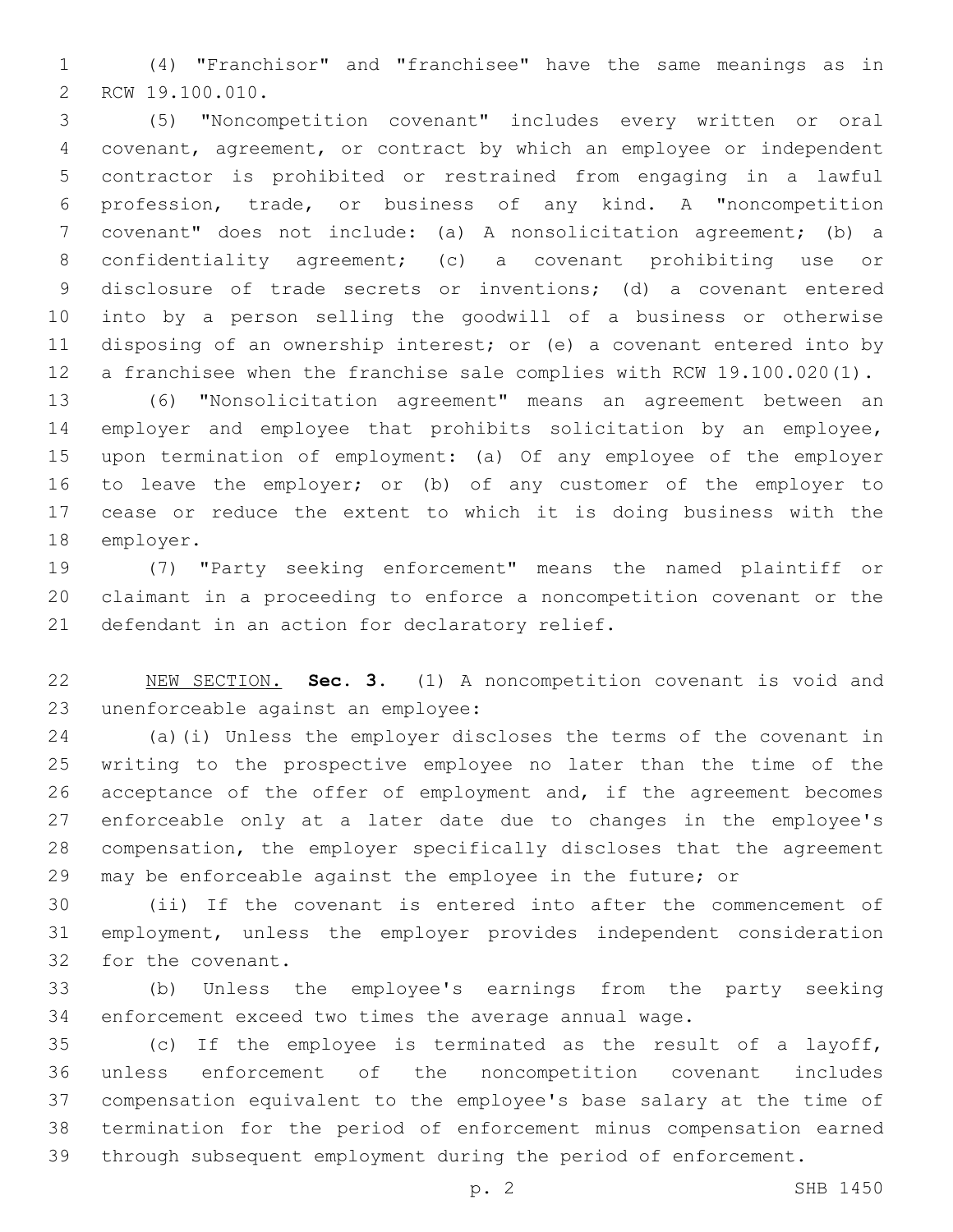(2) A court or arbitrator must presume that any noncompetition covenant with a duration exceeding eighteen months after termination of employment is unreasonable and unenforceable. A party seeking enforcement may rebut the presumption by proving by clear and convincing evidence that a duration longer than eighteen months is necessary to protect the party's business or goodwill.

 NEW SECTION. **Sec. 4.** (1) A noncompetition covenant is void and unenforceable against an independent contractor unless the independent contractor's earnings from the party seeking enforcement exceed four times the average annual wage.

 (2) The duration of a noncompetition covenant between a performer 12 and a performance space, or a third party scheduling the performer for a performance space, must not exceed three calendar days.

 NEW SECTION. **Sec. 5.** A provision in a noncompetition covenant signed by an employee or independent contractor who is Washington-based is void and unenforceable:

 (1) If the covenant requires the employee or independent contractor to adjudicate a noncompetition covenant outside of this 19 state; and

 (2) To the extent it deprives the employee or independent contractor of the protections or benefits of this chapter.

 NEW SECTION. **Sec. 6.** (1) No franchisor may restrict, restrain, or prohibit in any way a franchisee from soliciting or hiring any employee of a franchisee of the same franchisor.

 (2) No franchisor may restrict, restrain, or prohibit in any way a franchisee from soliciting or hiring any employee of the 27 franchisor.

 NEW SECTION. **Sec. 7.** An employer may not restrict, restrain, or prohibit an employee earning less than twice the applicable state minimum hourly wage from having an additional job, supplementing their income by working for another employer, working as an independent contractor, or being self-employed.

 NEW SECTION. **Sec. 8.** (1) The attorney general, on behalf of a person or persons, or a person aggrieved by a violation of this

p. 3 SHB 1450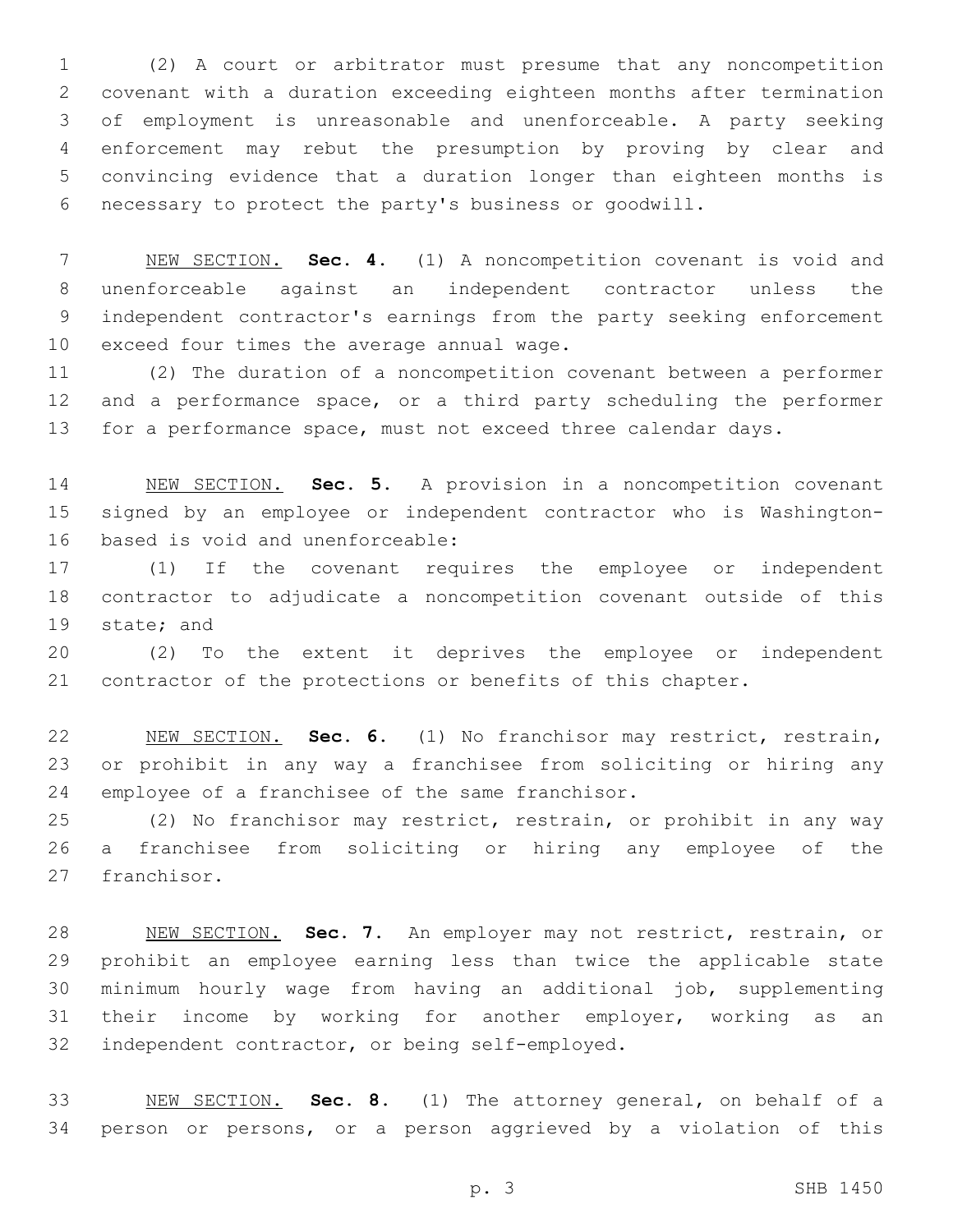chapter may bring a cause of action to pursue any and all relief provided for in subsections (2) and (3) of this section.

 (2) If a court or arbitrator determines that a noncompetition covenant violates this chapter, the violator must pay the aggrieved person the greater of his or her actual damages or a statutory penalty of five thousand dollars, plus reasonable attorneys' fees, 7 expenses, and costs incurred in the proceeding.

8 (3) If a court or arbitrator reforms, rewrites, modifies, or only partially enforces any noncompetition covenant, the party seeking enforcement must pay the aggrieved person the greater of his or her actual damages or a statutory penalty of five thousand dollars, plus reasonable attorneys' fees, expenses, and costs incurred in the 13 proceeding.

 NEW SECTION. **Sec. 9.** (1)(a) Subject to (b) of this subsection, 15 this chapter displaces conflicting tort, restitutionary, contract, and other laws of this state pertaining to liability for competition by employees or independent contractors with their employers or principals, as appropriate.

(b) This act does not amend or modify chapter 19.108 RCW.

 (2) Except as otherwise provided in this chapter, this act does not revoke, modify, or impede the development of the common law.

 NEW SECTION. **Sec. 10.** This act applies to all proceedings 23 commenced on or after the effective date of this section, regardless 24 of when the cause of action arose. To this extent, this act applies retroactively, but in all other respects it applies prospectively.

 NEW SECTION. **Sec. 11.** This chapter is an exercise of the state's police power and shall be construed liberally for the accomplishment of its purposes.

NEW SECTION. **Sec. 12.** This act takes effect January 1, 2020.

 NEW SECTION. **Sec. 13.** If any provision of this act or its application to any person or circumstance is held invalid, the remainder of the act or the application of the provision to other persons or circumstances is not affected.